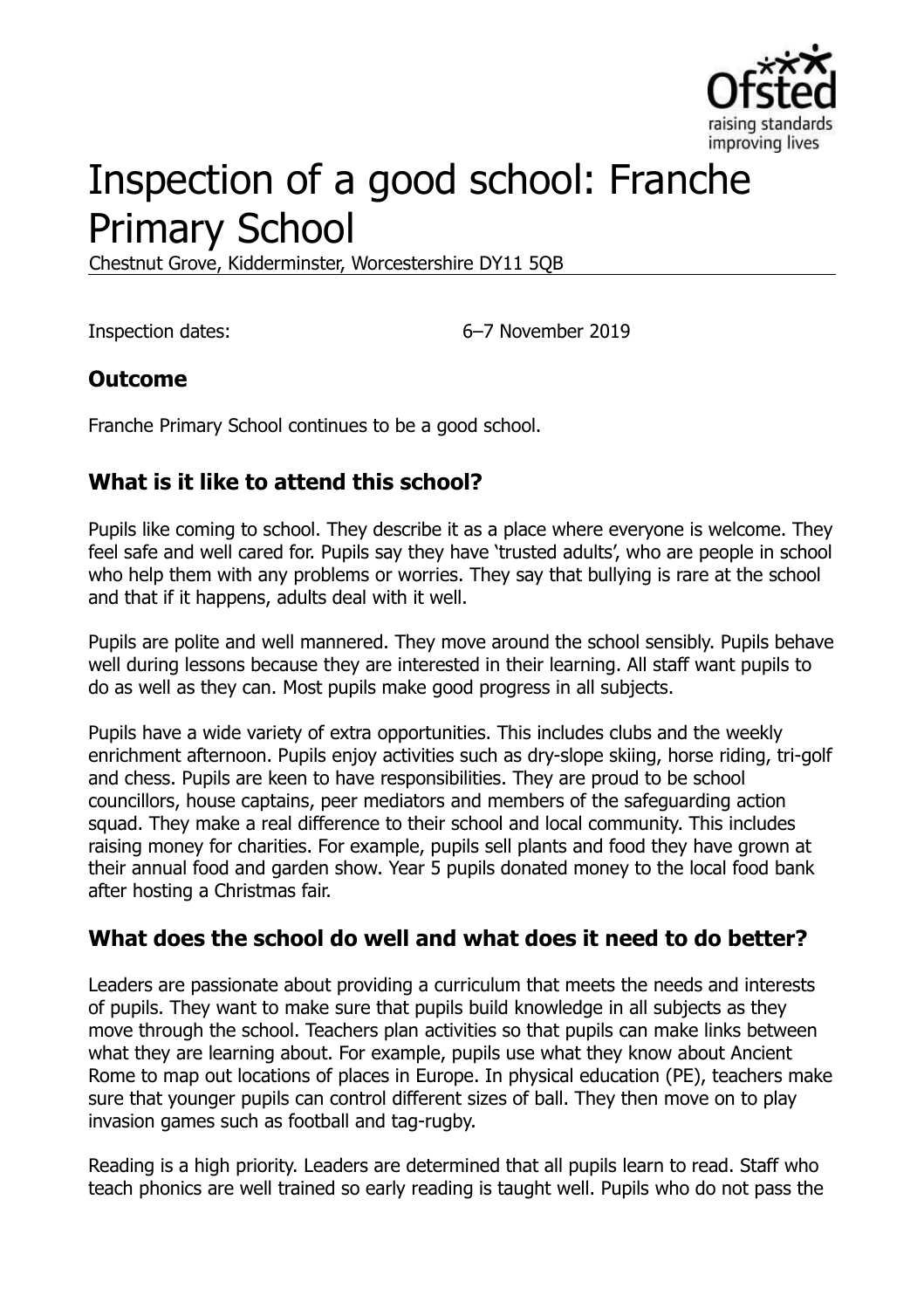

phonics screening check at the end of Year 1 are given effective support to become more confident readers. Pupils read daily with books that include the sounds they know.

The focus on reading continues for older pupils. They develop their reading skills through the study of high-quality texts. Pupils read for pleasure both at home and school. They choose books each week from a well-stocked library. Pupils are doing better than in the past. Leaders know there is more to do so that all pupils achieve as well as they can.

Mathematics is taught well throughout the school. Teachers ensure that pupils have a good grasp of basic skills. There are daily opportunities to practise these to become fluent. Pupils apply their knowledge when solving problems successfully. Pupils are less confident when they are reasoning about their work. Teachers are now providing more opportunities to practise this.

Children get off to an excellent start in early years. Relationships between adults and children are strong. Children are well cared for and safe. Staff are keen to work with parents and carers to support children's learning. Parents enjoy the family learning sessions.

The curriculum meets the needs of all children across the setting. Children enjoy exciting topics through which they can explore and investigate. Leaders ensure there is a focus on basic skills, for example communication, reading, writing and mathematics. A high proportion of children are academically, personally, socially and emotionally ready for Year 1.

Staff have high expectations of pupils with special educational needs and/or disabilities (SEND). Teachers understand the additional needs of pupils and ensure that activities are matched to their individual needs. Pupils with SEND are doing well. They access the learning and enjoy the same broad curriculum as their classmates.

Leaders provide well for pupils' personal development. Pupils are responsible, kind and thoughtful. They undertake activities that will make a difference to others, for example a project to reduce the use of plastic in Kidderminster and becoming pen pals with residents at a care home for the elderly. Pupils learn about different religions and cultures. Pupils are respectful of differences. Older pupils say that people must be treated fairly regardless of skin colour, religion, disability or sexuality.

Governors know the school's strengths and weaknesses. They provide appropriate challenge and support. Most staff say that senior leaders take account of workload and give examples of changes that have been made to support this. Most parents are positive about the work of the school. Many parents praise the hard work and commitment of leaders and staff.

# **Safeguarding**

The arrangements for safeguarding are effective.

Keeping children safe is a high priority for all staff. Leaders carry out the right checks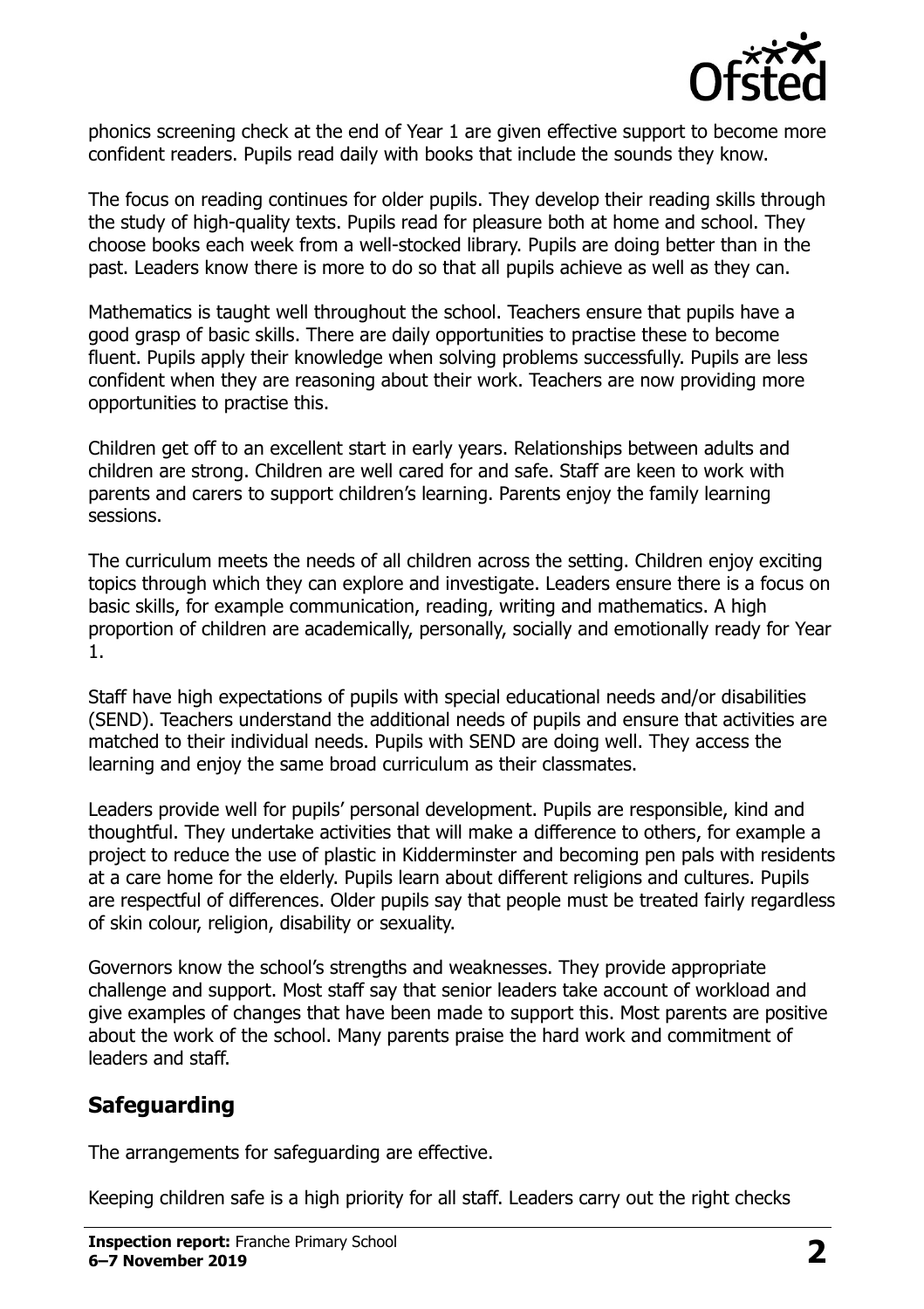

before staff start work at the school. All staff are trained so that they know what to do when a pupil might be at risk. Staff report concerns quickly. The designated safeguarding leader and her team have strong relationships with the local authority and other agencies. This means that pupils get the help they need.

Pupils learn how to keep themselves safe. This includes how to stay safe online, when using roads and around water. Older pupils learn about safe relationships.

## **What does the school need to do to improve?**

# **(Information for the school and appropriate authority)**

- Leaders should ensure that they build on recent improvements in how reading skills are taught. This is to ensure that pupils deepen their understanding of the texts they read so that a higher proportion reach the standards of which they are capable by the end of each key stage.
- The mathematics curriculum ensures that pupils acquire secure calculation skills that they use to solve problems. However, pupils are less confident when reasoning. Leaders should ensure that teachers continue to provide more opportunities for pupils to further strengthen their reasoning skills. This will enable pupils to have more confidence when they are explaining what they have done and justifying their answers.

# **Background**

When we have judged a school to be good we will then normally go into the school about once every four years to confirm that the school remains good. This is called a section 8 inspection of a good school or non-exempt outstanding school. We do not give graded judgements on a section 8 inspection. However, if we find some evidence that the school could now be better than good or that standards may be declining, then the next inspection will be a section 5 inspection. Usually this is within one to two years of the date of the section 8 inspection. If we have serious concerns about safeguarding, behaviour or the quality of education, we will convert the section 8 inspection to a section 5 inspection immediately.

This is the first section 8 inspection since we judged the school to be good in April 2015.

# **How can I feed back my views?**

You can use [Ofsted Parent View](https://parentview.ofsted.gov.uk/) to give Ofsted your opinion on your child's school, or to find out what other parents and carers think. We use Ofsted Parent View information when deciding which schools to inspect, when to inspect them and as part of their inspection.

The Department for Education has further quidance on how to complain about a school.

If you are not happy with the inspection or the report, you can [complain to Ofsted.](https://www.gov.uk/complain-ofsted-report)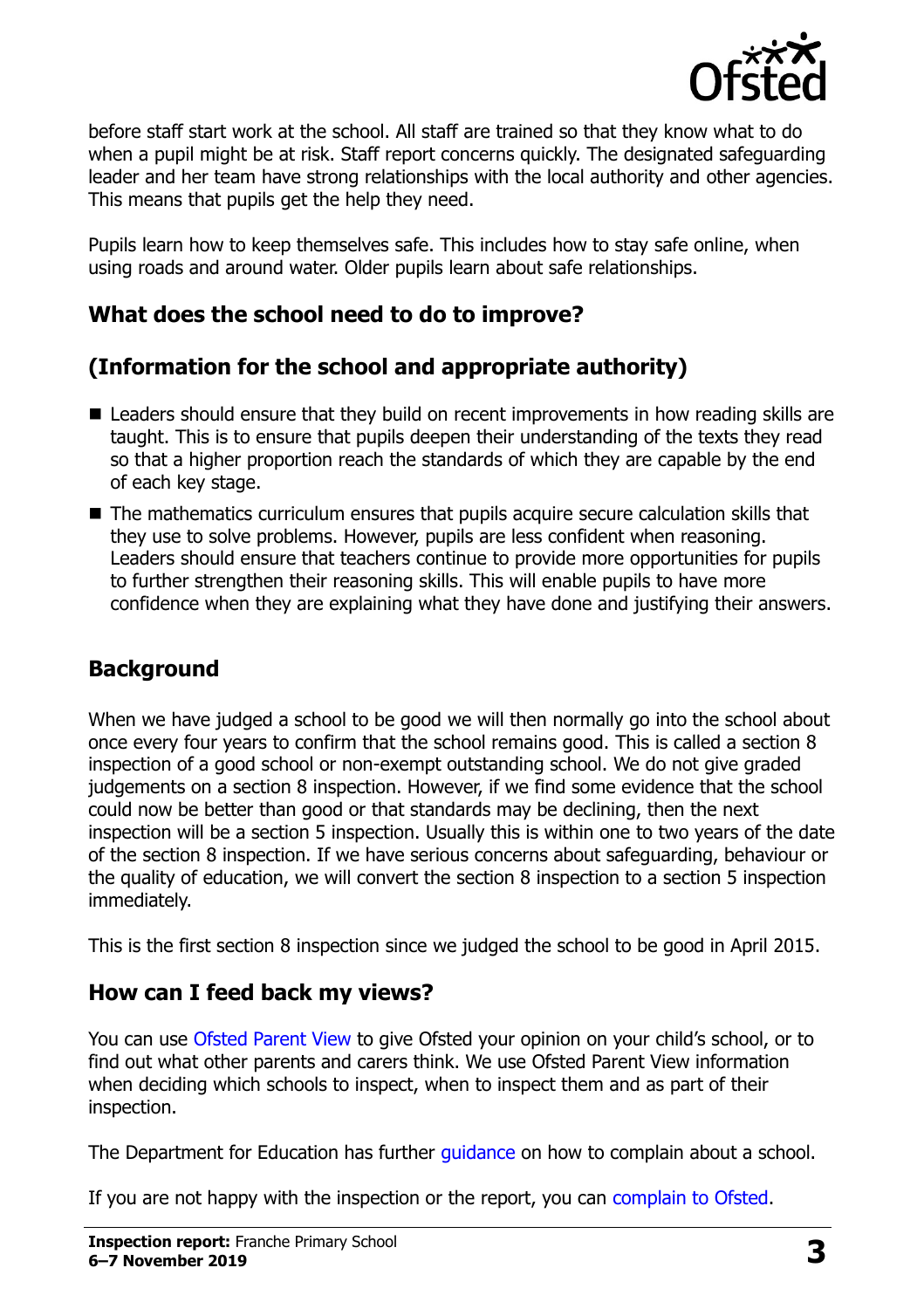

# **Further information**

You can search for [published performance information](http://www.compare-school-performance.service.gov.uk/) about the school.

In the report, '[disadvantaged pupils](http://www.gov.uk/guidance/pupil-premium-information-for-schools-and-alternative-provision-settings)' refers to those pupils who attract government pupil premium funding: pupils claiming free school meals at any point in the last six years and pupils in care or who left care through adoption or another formal route.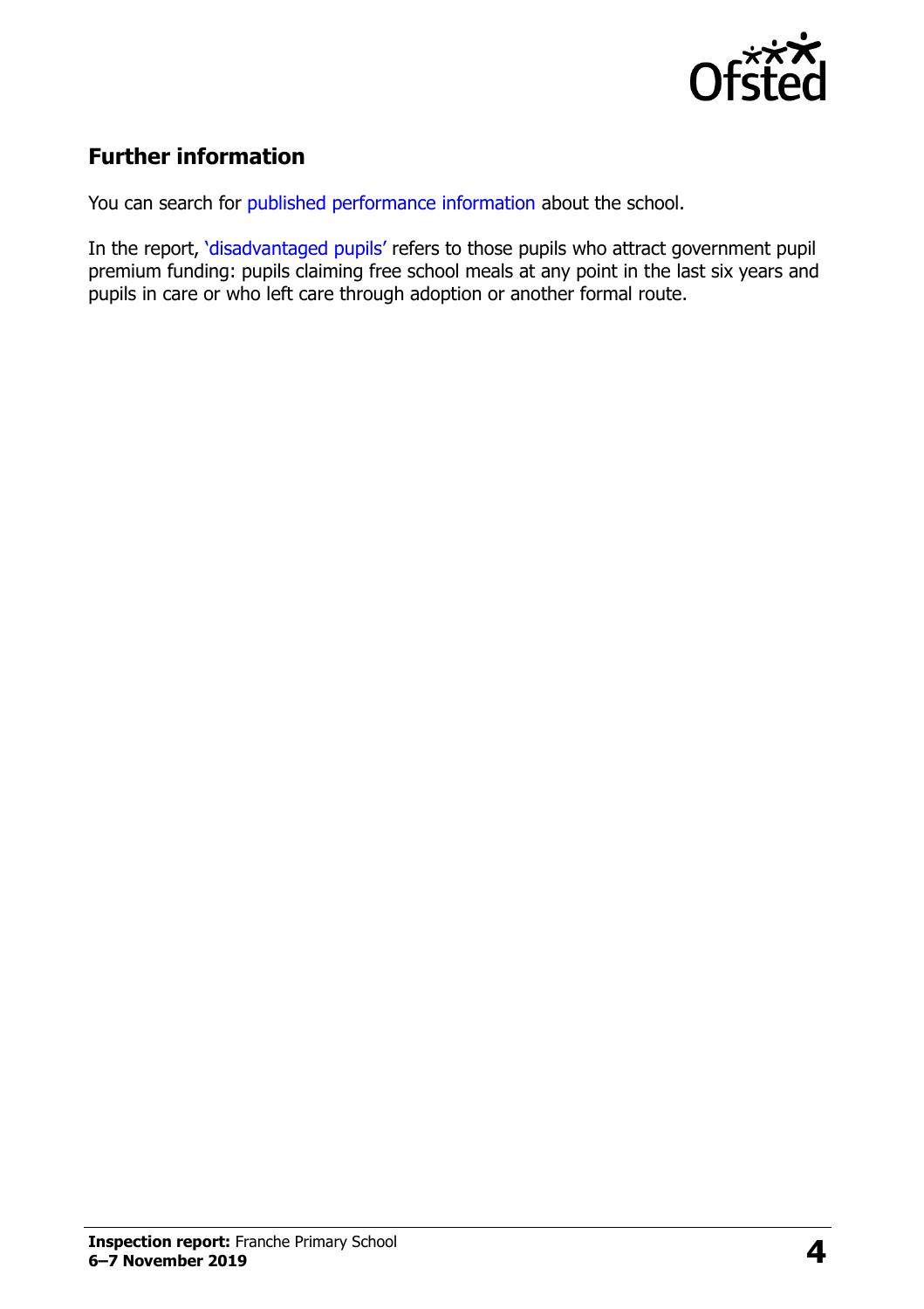

#### **School details**

| Unique reference number             | 135050                           |
|-------------------------------------|----------------------------------|
| <b>Local authority</b>              | Worcestershire                   |
| <b>Inspection number</b>            | 10088425                         |
| <b>Type of school</b>               | Primary                          |
| <b>School category</b>              | Maintained                       |
| Age range of pupils                 | 2 to 11                          |
| <b>Gender of pupils</b>             | Mixed                            |
| Number of pupils on the school roll | 963                              |
| <b>Appropriate authority</b>        | The governing body               |
| <b>Chair of governing body</b>      | Jelena Merrick and Jason Borlase |
| <b>Headteacher</b>                  | James Kenyon                     |
| Website                             | www.francheprimary.org.uk/       |
| Date of previous inspection         | 22-23 April 2015                 |

# **Information about this school**

- The school is currently led by the deputy headteacher in the role of acting headteacher.
- The school has provision for two-year-old children as part of its early years setting.
- A new headteacher has been appointed since the last inspection.

# **Information about this inspection**

- Inspectors met with the acting headteacher, members of the senior leadership team, a range of curriculum leaders, and the SEND coordinator. The lead inspector met with a representative of the local authority.
- Inspectors carried out deep dives in reading, mathematics, geography and PE. This involved speaking with curriculum leaders, teachers and pupils, evaluating planning documents and pupils' books, and visits to lessons.
- Inspectors spoke to leaders, staff and pupils about safeguarding. The lead inspector reviewed policies, documents and the school's system for recording concerns. The single central record of staff was reviewed by inspectors.
- The lead inspector met with members of the governing body to discuss how they fulfil their statutory duties, including those around safeguarding. Inspectors also discussed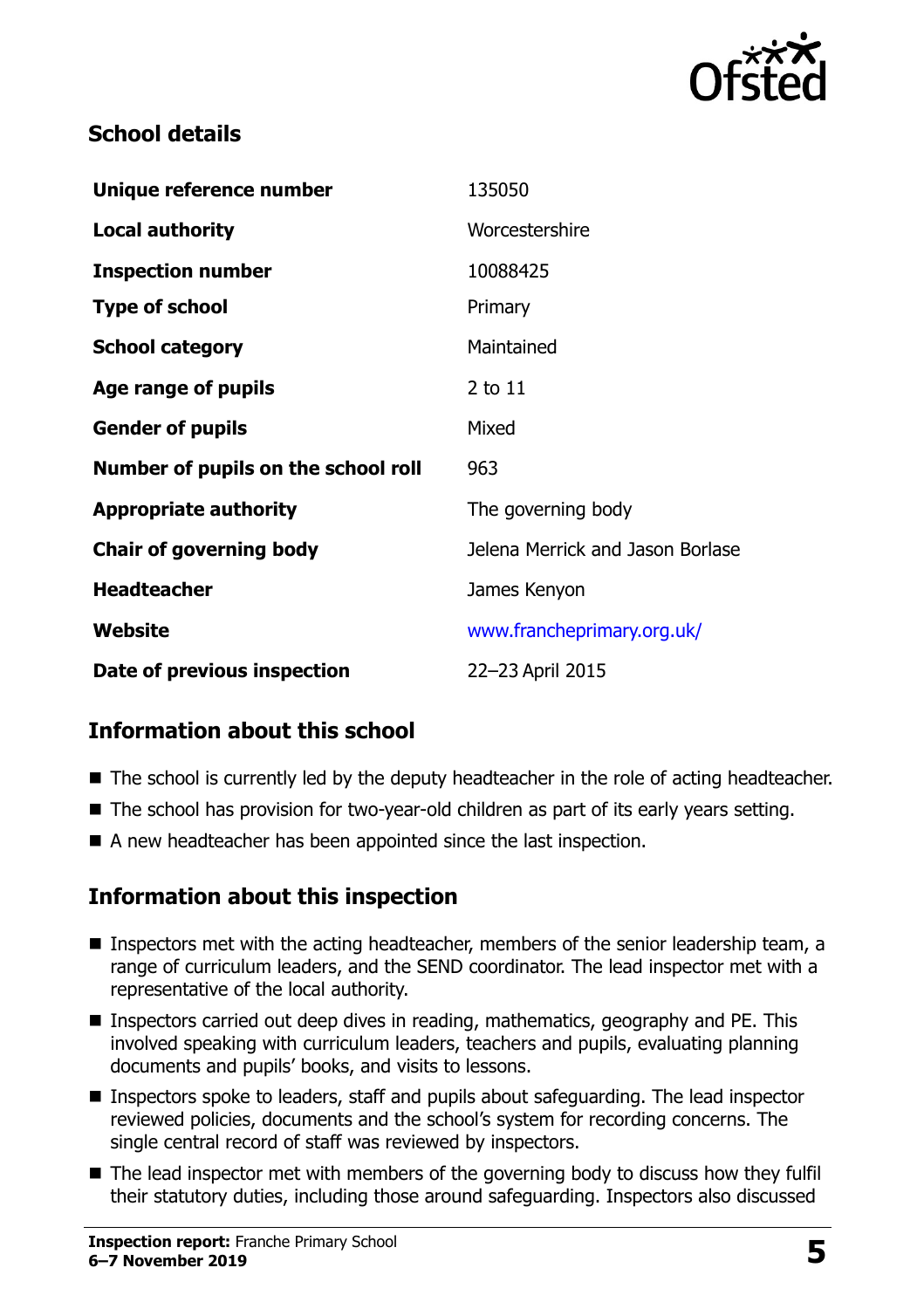

staff workload.

- **Inspectors held conversations with pupils at breaktime and lunchtime to find out about** behaviour at the school.
- **Inspectors carried out a range of activities to evaluate how the school supports pupils'** wider development. This included talking to teachers and pupils and reviewing plans.

#### **Inspection team**

Jo Evans, lead inspector **Her Majesty's Inspector** 

Tracy Stone **Ofsted Inspector**